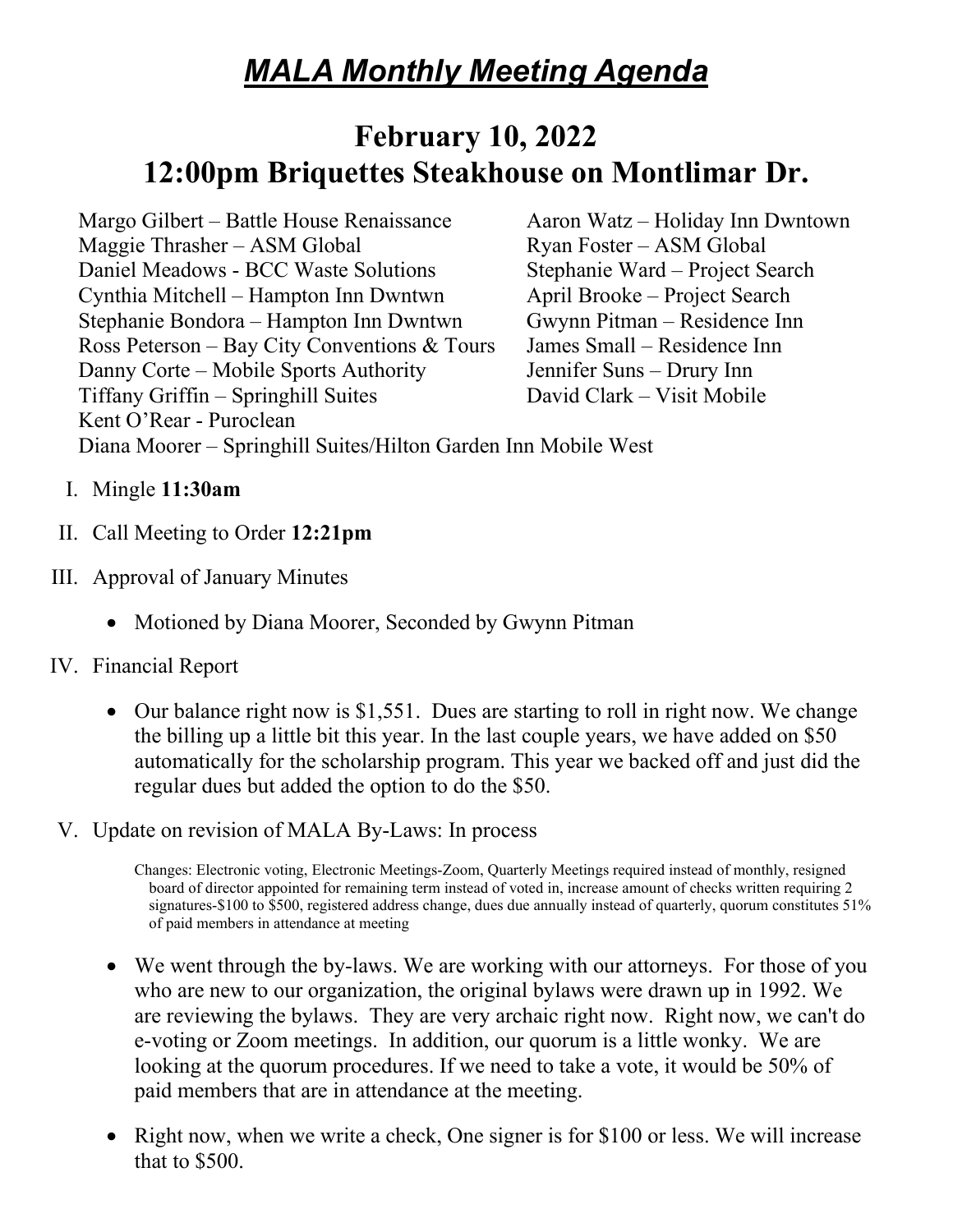- Right now. the bylaws state that we must meet monthly as an organization. We are going to tweak that to no less than quarterly.
- For the board of directors if someone was to leave their position, we have always gone back to another vote. What we will do is do an appointment for the remainder of the term.

### VI. ARHA Update

BCBS insurance plan

Community college certification for workforce

Working on lowering required age to work

- ARHA has a really good program for health insurance. If you or your hotel become a member of ARHA, you can get on to the insurance plan. It is very robust. Reach out to Spike or Margo and they can point you in the right direction.
- Mindy and her folks with ARHA are actively involved with State legislation. They're working with their local folks and on the state level to put in some language and change legislation to lower the age limit for some of the hospitality work positions, that you have to be at least 17 or 18. So they are working on that.
- They are in the middle of working with a community college group and they're working on a hotel or a hospitality certification program. It offers two or three digital classes. It is a few hours. It is to get some people after coming out of high school and maybe not going into college but really want to better themselves. There have been a lot of local folks in Mobile that have been helping them with this program. Panini Pete's with Squid Ink has been very active with creating this program. They're working on front desk, food and beverage, and maintenance. As we get more updates, we will be sure to share them with you.

## VII. Work in Mobile App Update

- We are on the final stages of the Work In Mobile app. It has been a lot going on. We have been waiting until after Mardi Gras to do a bigger launch from a marketing perspective. They're trying to get it going sooner than that per David Clark.
- The Work In Mobile app is another venue to get people to go on their phones and devices to do a mini application. It is kind of like a request for proposal. It goes out. Hotel sign up for it. If a particular hotel is the first one to see it, then that hotel can grab them and bring them in before anyone else does.
- All the hotels on I-65 on the Beltline, there have been some growing concerns with homelessness and trespassing. If you want to stay behind, we can help kind of organize some things for y'all. Getting the hotel together and setting up up a meeting with the local precinct and the police officers.

## VIII. **Guest Speaker: Project Search from Mobile County Public Schools**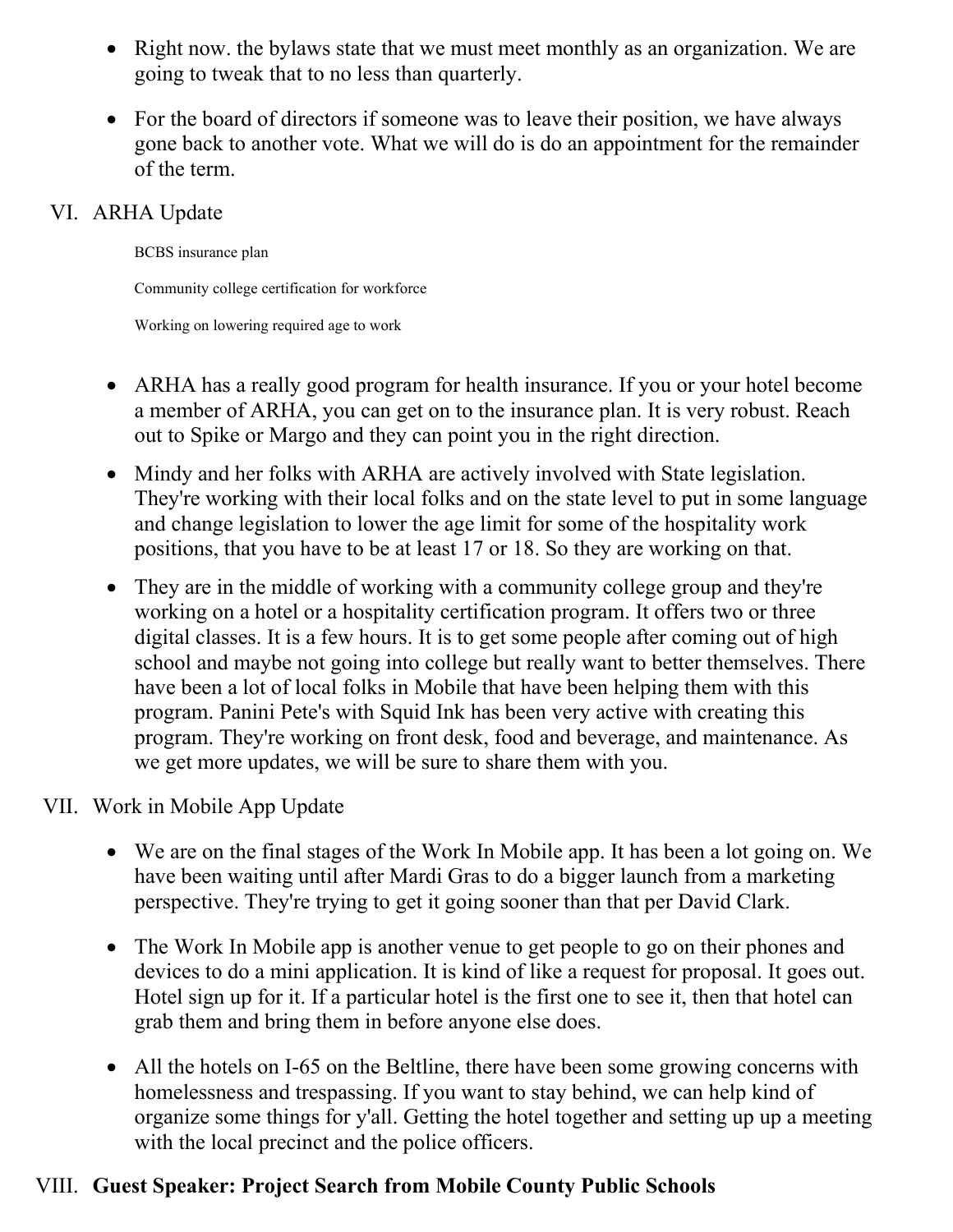- Intro by Margo Gilbert:
	- o We start talking to project search back in probably July maybe June of last year. They started working at both the Battle House and the Riverview they have seven and ten folks at each Hotel. It's about the teachers but also the students that are coming in. They provide such a big value to their hotels. We hope you consider them for your own business or your own hotels.
	- o Back in October or November, they had a 600 person lunch. The governor was coming. It was the typical three ring circus. It was business all over the place and not enough people. No one showed up. They have project search in there setting tables and meeting rooms and vacuuming.
- April Brooke
	- o April has been with project search going on 7 years. They have been in Mobile for 9 years. This is her first year at the PCH hotels. They started at Mobile Infirmary and Providence Hospital. They try to service at least 7 to 10 students a year at each site. This year they have a total of 14 students that they work with. All of these are recent high school graduates that come out of high school. They have to go through an interview process to be accepting into their program.
	- o They all have some type of developmental delay, some type of disability of some sort. This includes autistic and intellectual disability. With their program, they don't focus on their disabilities. They focus on their abilities. They focus on what they can do. That is a big change for a lot of their guys. All throughout High School, they were told what they can't do. Here they are telling them, " You can do it. Come on. Let's go do it.".
	- o Their ultimate goal after the program: They train with them roughly six to nine months depending on how much training they need. It goes according to a school schedule. They start with us in August. They run all the way through May. Some of them are ready for employment before that point. If that is the case, they try to get them out in employment. They currently have for working now that are out in the community from where they started with Margo and Spike.
	- o Employment is their ultimate goal. They want them to be integrated into the community working in competitive employment just like anyone else. They want them to be part of something bigger. They look in all types of industries or jobs. They have placed retail, maintenance, recycling centers, restaurants, hospitals, and outside lawn care. They try to get them as close to the job that they want as they can.
	- o The pamphlet being handed out tells a little bit more about the program, what they do on a daily basis, and what they offer. They also have business cards available.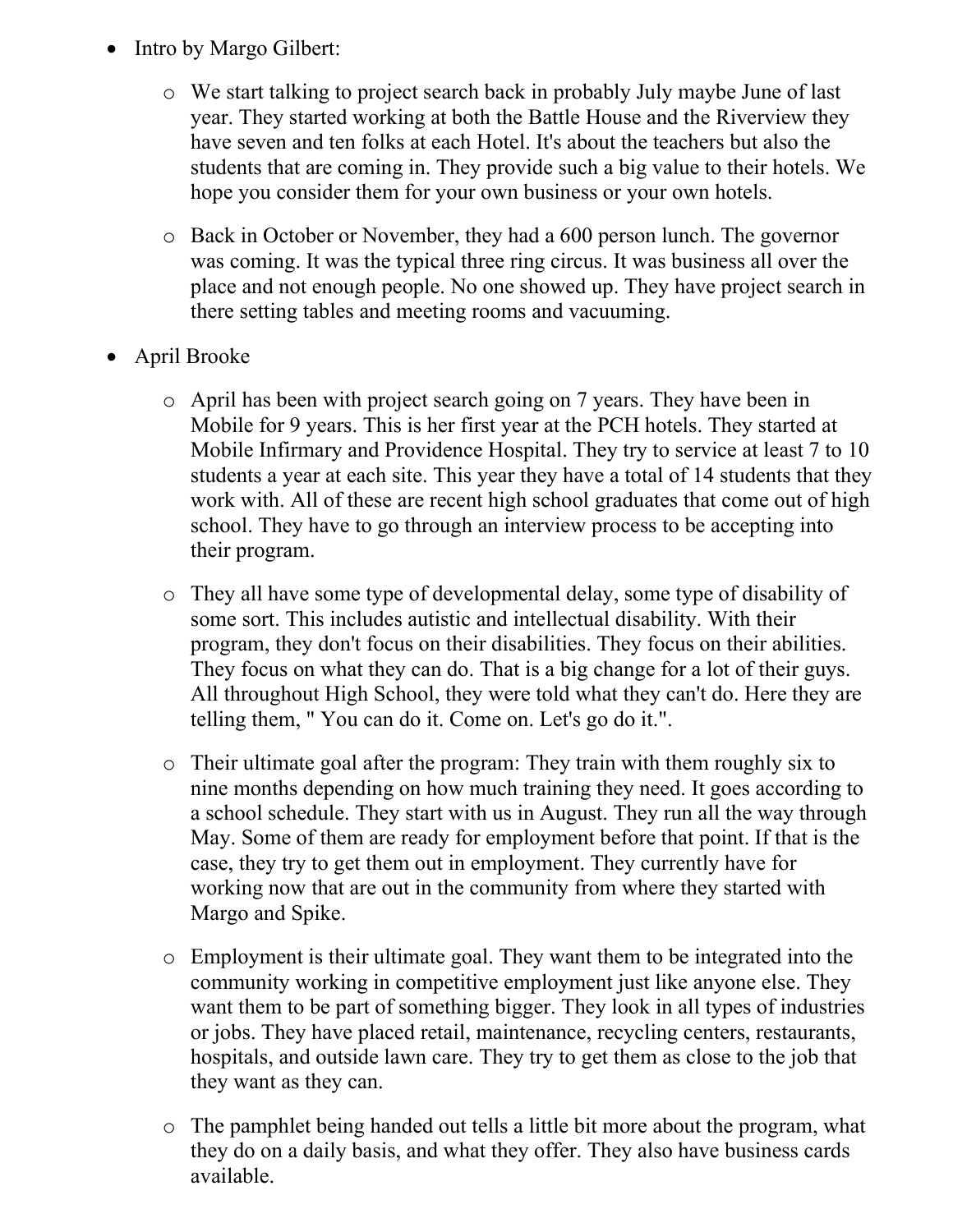- o If you or your business thinks it's something you might be interested in joining, feel free to contact April or Stephanie. Their number is on the back. They would love to come and sit down with you and learn more about your business an opportunity you might have for their guys. This is a free service. They are with them on sight. They help them with the training on site. It is low liability for the business.
- o Some of them can work full time. A lot them do part-time to start off with.
- o Question: how big is your applicant pool?
	- Right now, they're working with 14 students currently. They do have other connections that they can reach out to. They could possibly try to reach out to past interns who might need jobs. Moving into next year, they are hoping to up their numbers a little bit with it being their first year in the hotels. They're looking for at least 10 to 12 in each site.
- o They have classrooms at each of their hotel using the meeting room. The students get dropped off every morning. They come in and clock in. They are in the classroom for 45 minutes to an hour. Then they go out into the hotel. Some of their folks do housekeeping, food and beverage, and banquets.
- o They train them. They go through job skills hands-on in the hotel. They try to teach them as many skills as they can. They teach them the soft skills as well, such as time management and customer service. They try to prepare them as much for their on-site job.
- o Question: what schools do you partner with?
	- They partner with all Mobile County high schools from all over the county.

#### IX. CVB Update

- David Clark:
	- o Work In Mobile app:
		- There is now 13 hotels posting jobs as of right now. It is a One-Stop shop. At some point, they will spread out to restaurants and attractions. David has a meeting with the City of Mobile next week set up with the Yes program. This will be the second meeting. This is important because we have about five thousand underemployed 18 to 24 year olds in Mobile. Once we launch that message on the website and connect it to the Yes program, that will be a nice opportunity. This will go out to the Juniors and seniors and Mobile County Schools. He also met with the University of South Alabama to link our website with theirs. The next step is to launch it with promotions and campaigns behind it such as radio and TV. If you don't have your jobs posted on there, get it on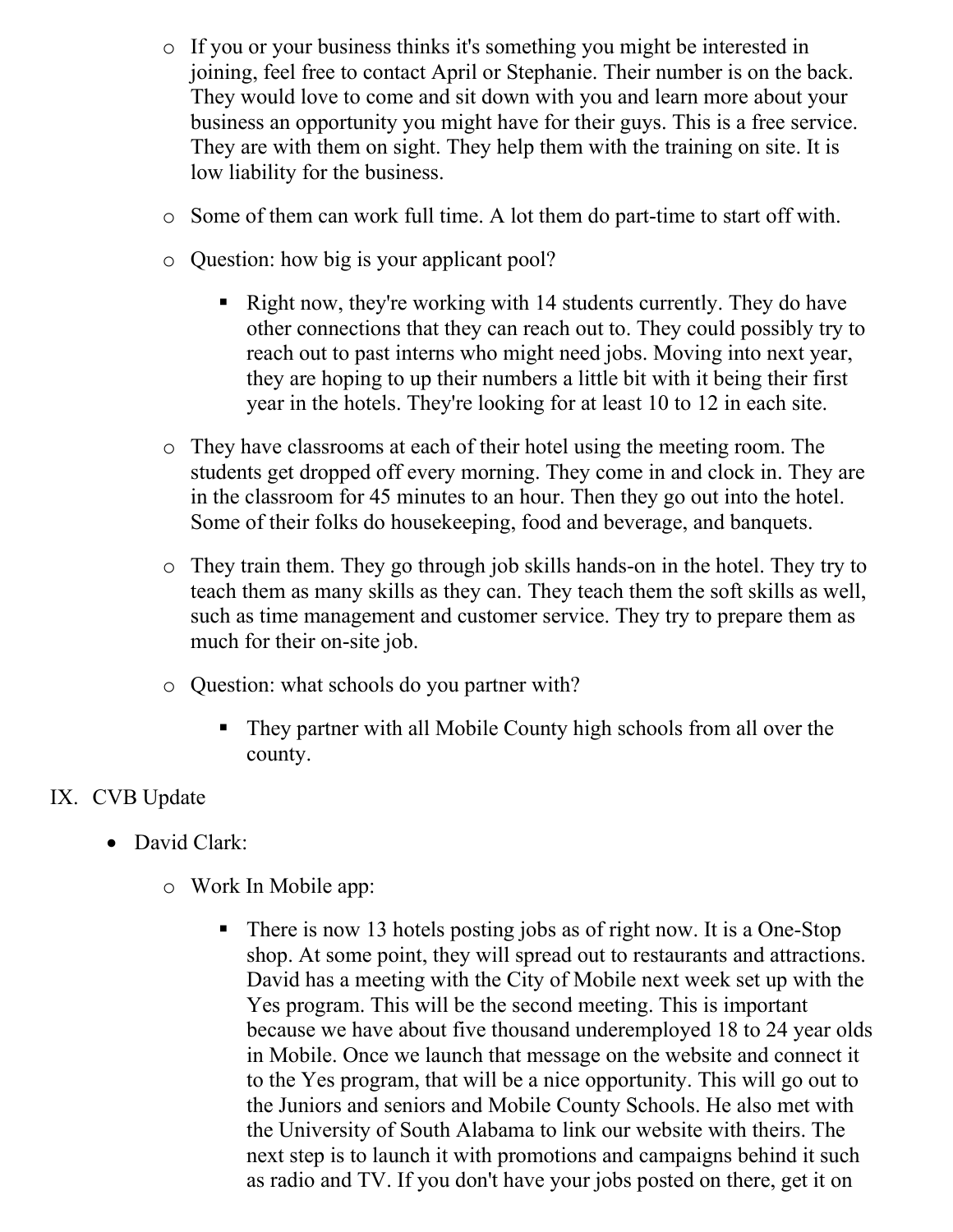there. For assistance, reach out to David Clark and he can get you in touch with Adam Chronister. Adam is the web designer. It does not take a lot of time.

- o Cruising
	- The organization is heavily involved with this. They had a plan B that they were working on two years ago should this happen. The ship that they were going to give us they sold it to. Everything's changed. Carnival has been a very gracious partner. They have full confidence in that they will come back in the fall of 2023. We have a gap for a year. Is on them to restore it somehow. They're starting to work on that now.
- o Mardi Gras: there is so much pent-up demand. Your hotels should do well.
- o Spirit of Ancestors Festival is this weekend at Mobile County Training school. It's probably sold out. It is probably a kickoff to international platform that will be in international play that will fill up a whole lot of beds starting in 2 years when they have it at the Saenger theater and other places.
- o The Heritage House will probably open in July instead of June.
- X. Sports Update
	- Danny Corte Mobile Sports Authority
		- o Between now and the end of the calendar year, we have confirmed 23 sporting events coming to town. And we are working on 4 to 5 additional events. Sports is red hot right now. They think it will stay hot.
		- o This morning, the county commission voted to buy the old Linksman Golf Course. We have had several golf courses shut down. They're looking to redevelop that as a golf course. It is down on Dog River. It might be something if they market it correctly to bring people into our hotels. If you have any questions about anything, go to their website mobilesportsauthority.com or feel free to call him.
- XI. Open forum: Attractions/Associates updates
	- Maggie Thrasher ASM Global
		- o Mobile Convention Center: Right now they're doing Mardi Gras. They do filter over with some smaller events versus the Civic Center this weekend. Starting tomorrow they have the Order of Osiris. Then they go into Conde Explorers. They're going to be really busy. Coming up will be Ryan Foster. He will be speaking about the Civic Center and the Saenger theatre.
	- Ryan Foster ASM Global